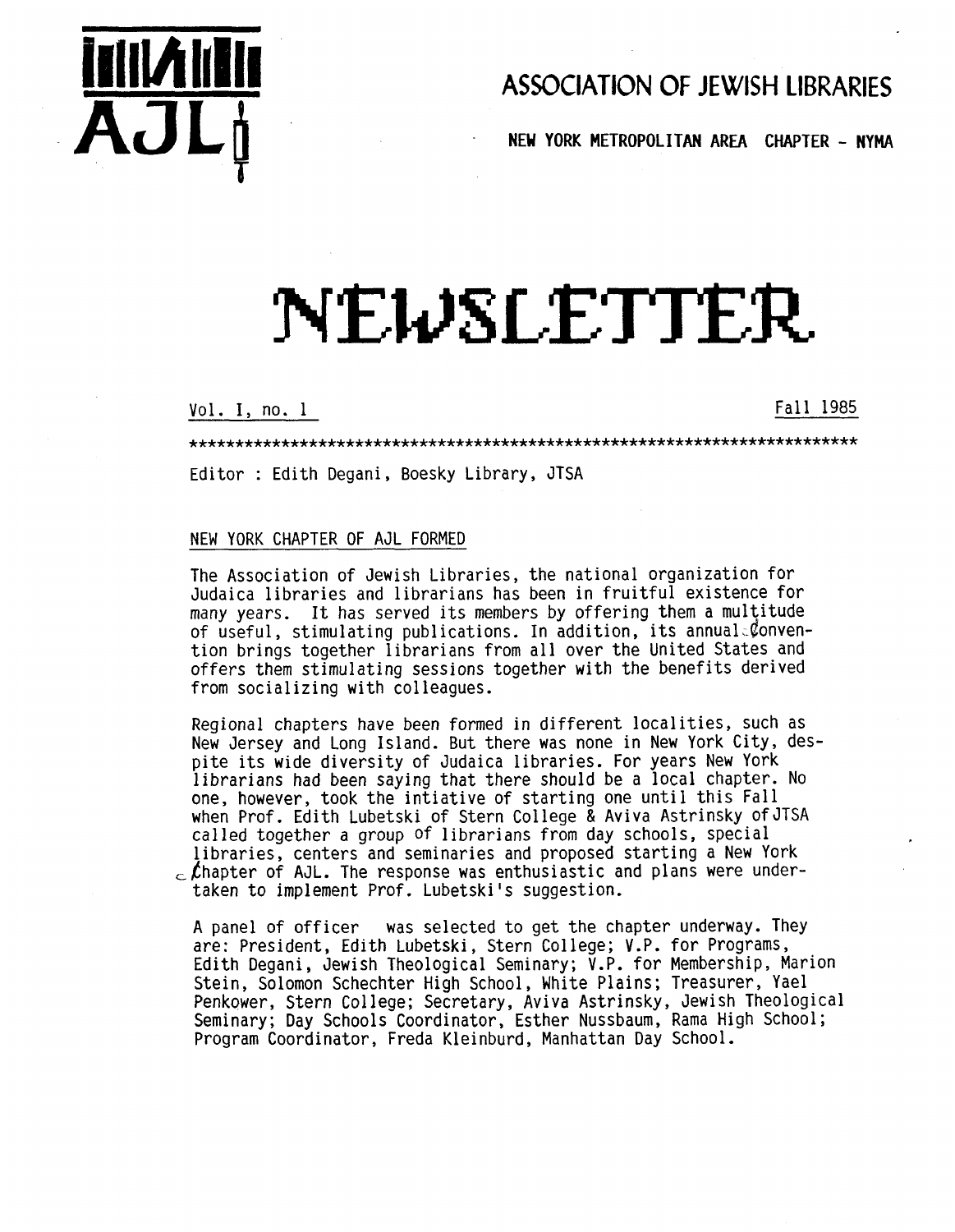It was agreed that the goal of the new chapter was to improve cooperation among Judaica libraries of all sizes and interests and to provide a forum for discussion of mutual problems. It is hoped that this chapter will thrive and will become an important force in the New York Jewish scene.

This Newsletter brings you news of the Chapter, tells you what has been happening and alerts you to future events. Your comments will be welcome.

# FIRST NYMA MEETING

"Discovering the Treasures Among Us" was the theme of the inaugural meeting of the New York Chapter (NYMA) of the AJL. The conference took place on March 20, 1985, and was hosted by the Boesky Library of the Jewish Theological Seminary of America. Close to 70 librarians came to hear their colleagues speak about the treasures in their collections. The speakers were: Ms. Cyma Horowitz, American Jewish Committee; **Ms.** Stephanie Stern, Leo Baeck Library; and **Ms.** Dina Abramowicz, Yivo. Additional presentations were made by Ms. Esther Nussbaum, Ramaz High School; **Ms.** Freda Kleinburd, Manhattan Day School; Dr. Marcia Posner, consultant to synagugue and center libraries; Ms. Edith Degani and **Ms.**  Aviva Astrinsky, Jewish Theological Seminary. In her welcoming address, Prof. Lubetski expressed her joy that the idea of forming a New York Chapter had finally materialized. She thanked the speakers and the officers of NYMA for volunteering their time, and promised additional conferences in the near future. She also announced scheduled meeting of two workshopsin Acquisitions and Cataloging and invited those interested to attend.

#### ..........................................................................

#### ACQUSITIONS WORKSHOP

A meeting of the Acqusitions Workshop was held at the Hedi Steinberg Library of Stern College on April **24,** 1985. Aviva Astrinsky of the Jewish Theological Seminary and Helen Margalith of Touro College presented the Gifts and Exchanges policies of their libraries. Prof. Edith Lubetski discussed the gift slip used by Stern College to determine whether or not a gift would be of use to the library. Helen Margalith informed the participants about the Gifts and Exchange Program of the Library of Congress. It has duplicates which are offered without charge to libraries. Librarians, however, must do the selection in person. Shipping of the books is done, also without charge,by the U.S. Postal Service.

There was a discussion on how to promote gift exchanges among Judaica libraries in New York City. It was decided to have a Judaica duplicate book fair twice a year, once in the Fall and again in the Spring. Participating libraries would display their duplicates on special shelves and librarians would visit and select what was needed in their collections. The books would be given free or with a nominal charge, depending on the policy of the library. A letter listing the participating libraries will be distributed before the first fair. It is scheduled to be held the week of Hanukkah, December 8-13.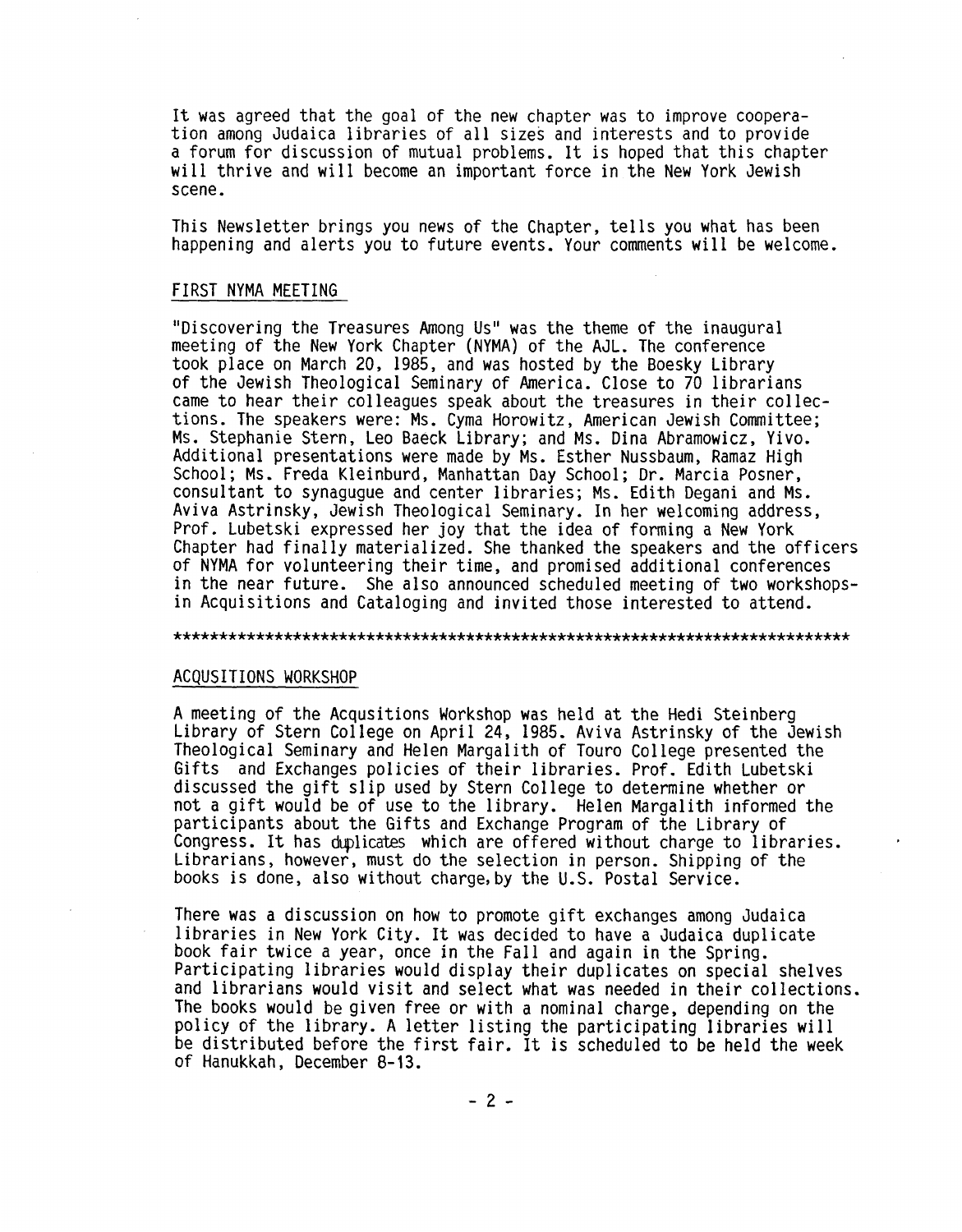The next Acquisitions Workshop will take place on October 21 at 3 P.M. at the 92nd Street YMHA. The topic of the Workshop will be Collection Development Policies. Participants are asked to bring copies of their collection development policies, if available.

Cherie Feiger, Stern College Library

#### ......................................................................

## CATALOGING WORKSHOP

The New York Metropolitan Area Chapter of AJL held its fourth Cataloging Workshop on May 15 at Yeshiva University from 9:30 a.m. to noon. Thirtynine librarians, representing 16 libraries participated in the discussions which dealt with specific problems in descriptive cataloging, classification, subject headings and Romanization. Copies of the agenda and minutes may be obtained by sending a stamped, self-addressed envelope to Aviva Astrinsky, Boesky Library, Jewish Theological Seminary of America,3080 Broadway, New York, NY 10027.

The next Cataloging Workshop will be held on November 25 at 9:30 a.m. at Hebrew Union College, **1** West 4th Street, New York, N.Y. 10012.

Pearl Berger, Y.U. Libraries

#### ..........................................................................

## CONGRATULATIONS

To Pearl Berger on her appointment as Dean of Yeshiva University Libraries. To Edith Lubetski on becoming President of AJL.

To Aviva Astrinsky on becoming President of NYATLA (New York Area Theological Library Association).

To Bella Weinberg on her appointment to Associate Professor at St. John's University.

#### .........................................................................

## HEBREW WORD PROCESSORS

Do you have a Hebrew Word Processor? Are you interested in learning more about the application of Hebrew on a personal computer? Would you like to form a NYMA computer users group? Please send responses to Mrs. Aviva Astrinsky, Boesky Library, Jewish Theological Seminary of America, 3080 Broadway, New York, NY 10027, 212-678-8970.

.........................................................................

Do you have news that you would like to share with your colleagues? Send it to Edith Degani, Boesky Library, Jewish Theological Seminary of America, 3080 Broadway, New York, NY 10027, 212-678-8093.

Do you have contributions or suggestions for future Newsletters? Send those also to Edith Degani.

......................................................................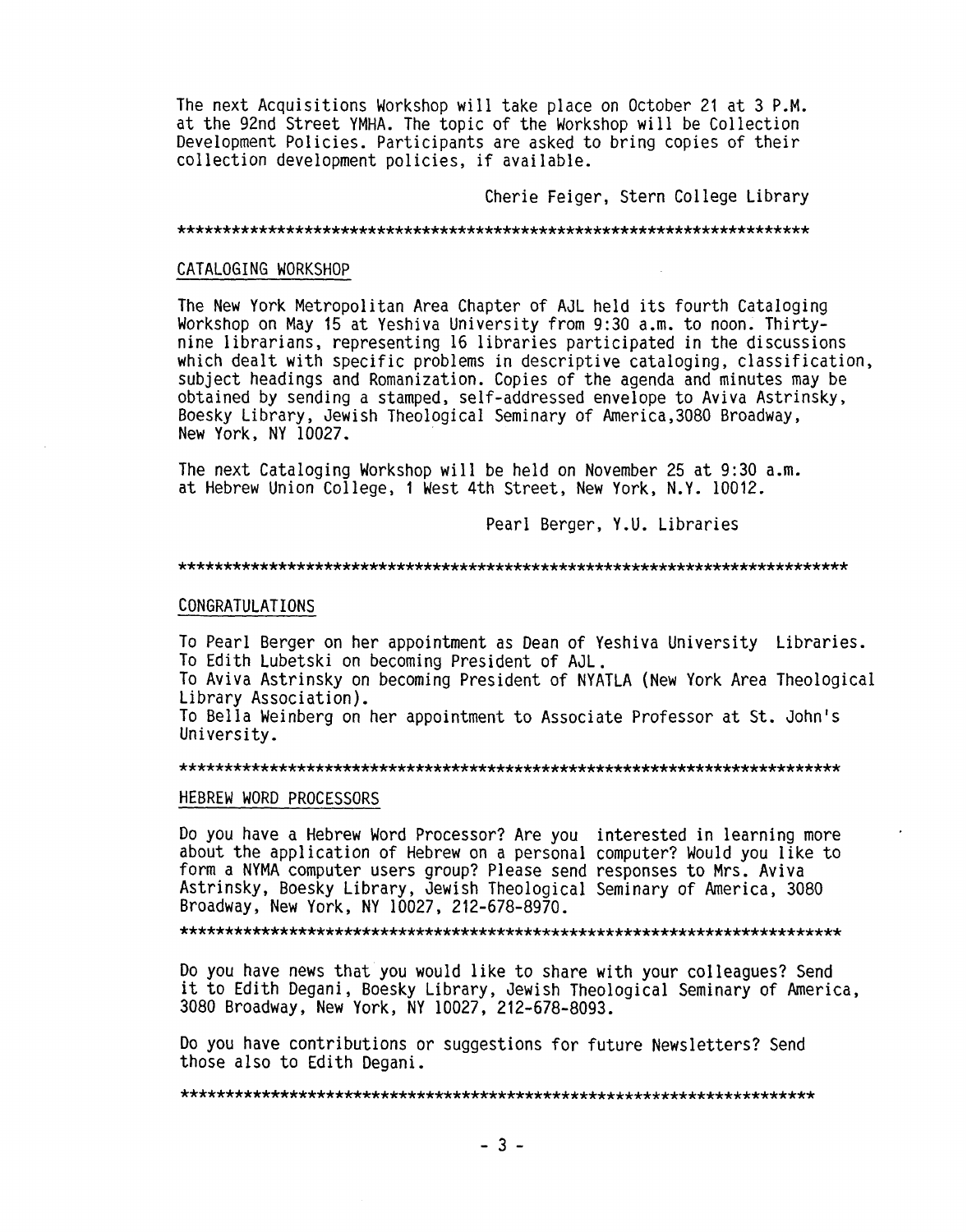# NYMA CALENDAR OF EVENTS

Please note the dates of the following events.

| Monday, October 21, 1985<br>Subject:    | - Acquisitions Workshop at the 92nd Street Y.<br>Library at 3:00 P.M.<br>Collection Development Policies<br>RSVP Sylvia Avner, 212-427-6000                                                               |
|-----------------------------------------|-----------------------------------------------------------------------------------------------------------------------------------------------------------------------------------------------------------|
| Wednesday, October 23, 1985<br>Subject: | - Day School Workshop Inaugural Meeting<br>at Manhattan Day School, 310 West 75th Street.<br>Collection Building<br>RSVP Freda Kleinburd 212-595-6800, Monday &<br>Wednesday<br>Marian Stein 914-948-3111 |
| Thursday, November 7, 1985              | - NYMA Fall Conference at the New York Public<br>Library, 42nd Street and 5th Avenue, 1:30 P.M. -<br>$5:00$ P.M.                                                                                          |
| Monday, November 25, 1985               | - Cataloging Workshop at the Hebrew Union<br>College, 1 West 4th St., NY, NY, $10012$<br>$9:30 - 12:00$ .                                                                                                 |

December 8-13, 1985 - Hanukkah Duplicate Book Fair.

............................................................................

# HANUKKAH DUPLICATE FAIR

NYMA is sponsoring a Hanukkah Duplicate Fair. Members will be able to visit different Judaica libraries and obtain duplicates for their own collections.

A list of participating libraries will be distributed at the Fall meeting on November **7.** This list will be compiled on the basis of your responses If you have duplicates with which you are ready to part and would like to participate in this program, please fill out and send immediately to : Mrs. Sylvia Avner, Hanukkah Duplicate Fair Coordinator, 92nd Street Y. Library, 1395 Lexington Ave., New York, NY, 10028.

**-4-**